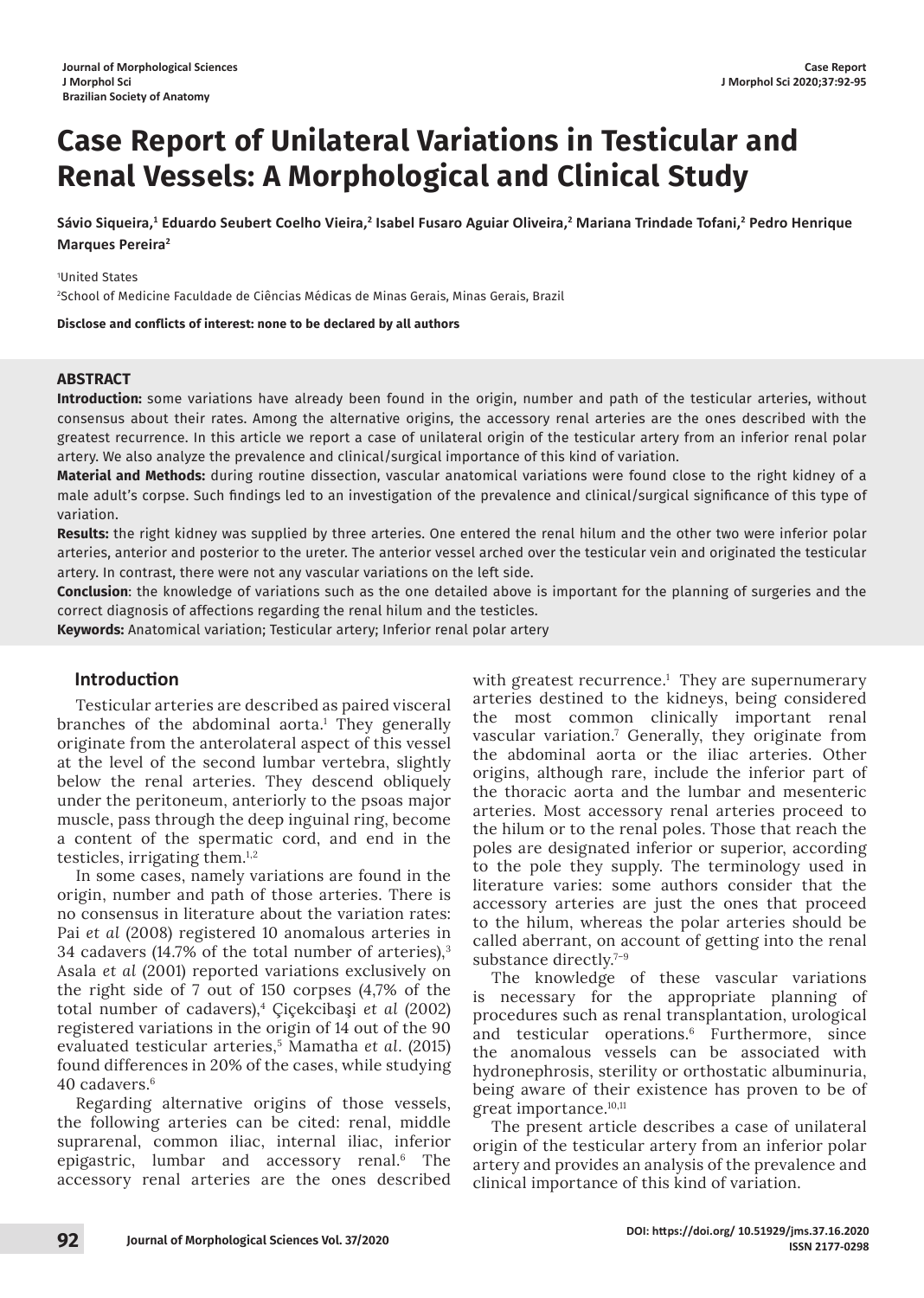## **Case Report**

During routine dissection at the Anatomy Laboratory of Faculdade de Ciências Médicas de Minas Gerais, the abdominal cavity was opened and the retroperitoneal structures were exposed. After the removal of the connective tissue around the testicular and renal vessels, their origin and course were evaluated. The variations found were recorded and photographed.

The right kidney was supplied by three arteries (Figs. 1 and 2). The first entered the renal hilum following the renal vein, the second ran anterior to the ureter and entered the inferior kidney pole and the third passed behind the ureter and entered the same pole. Both polar arteries emerged from the ventral aspect of the aorta passing in front of the inferior vena cava in their path to the kidneys (Fig. 2). The distance between them was 2.5 cm, and the posterior vessel had an inferior position. The origin of the anterior artery (length of 6 cm) was in line with the left testicular artery, while the posterior artery (length of 7 cm) arose at the same level as the inferior mesenteric artery (Fig. 2).

The right testicular artery was a branch of the anterior inferior polar artery. Its distance from the aorta was 2 cm. The anterior inferior polar artery arched over the right testicular vein and this vein followed the testicular artery and drained into the confluence of the renal vein and the inferior vena cava.

The left kidney and the left testicle did not present any noticeable vascular variations (Fig. 1). The renal and testicular arteries arose from the aorta and the testicular vein drained into the renal vein as usual.

It is important to notice that no similar variation has ever been recorded by the institution, in the period of 2008–2016, when 112 (a hundred and twelve) cadavers were dissected.



**Figure 1.** Sketch of the kidney and related vascular structures with anatomical variations. The arrows point to the testicular arteries, while the arrow heads point to the testicular veins. Note that only the left testicular artery originates from the aorta, while the right one emerges from an inferior polar artery.



**Figure 2.** General view of the right renal pedicle and the ipsilateral testicular vessels.

### **Discussion**

Variations of the testicular arteries are attributed to anomalies in embryological development.<sup>3,11</sup> The kidneys and the gonads come from the intermediary mesoderm and receive a blood supply derived from the lateral mesonephric branches of the dorsal aorta. These branches are divided into three groups: a cranial one (first and second arteries, proximal to the celiac trunk and posterior to the adrenal glands), an intermediate one (third to fifth arteries, which proceed on the ventral surface of the adrenal glands) and a caudal one (sixth to ninth arteries, which also follows the ventral surface of the adrenal glands). $1,12$ 

In the majority of cases, only a single artery from the intermediate group persists, originating the renal artery. The conservation of more than one artery leads to the development of supernumerary renal arteries, such as the inferior polar ones.6 Testicular arteries, for instance, usually derive from the caudal group. According to Çiçekcibaşi *et al* (2002), it would be the anomalous origin from the intermediate group that would lead to the so called 'Type II' variation in the gonadal artery's origin, which means, an origin from a renal artery (regular or supernumerary).<sup>5</sup> In the studied cadaver, the presence of an inferior polar artery and of the Type II variation in the gonadal artery leads to the conclusion that a combination of both processes happened during embryogenesis.

In terms of prevalence, supernumerary kidney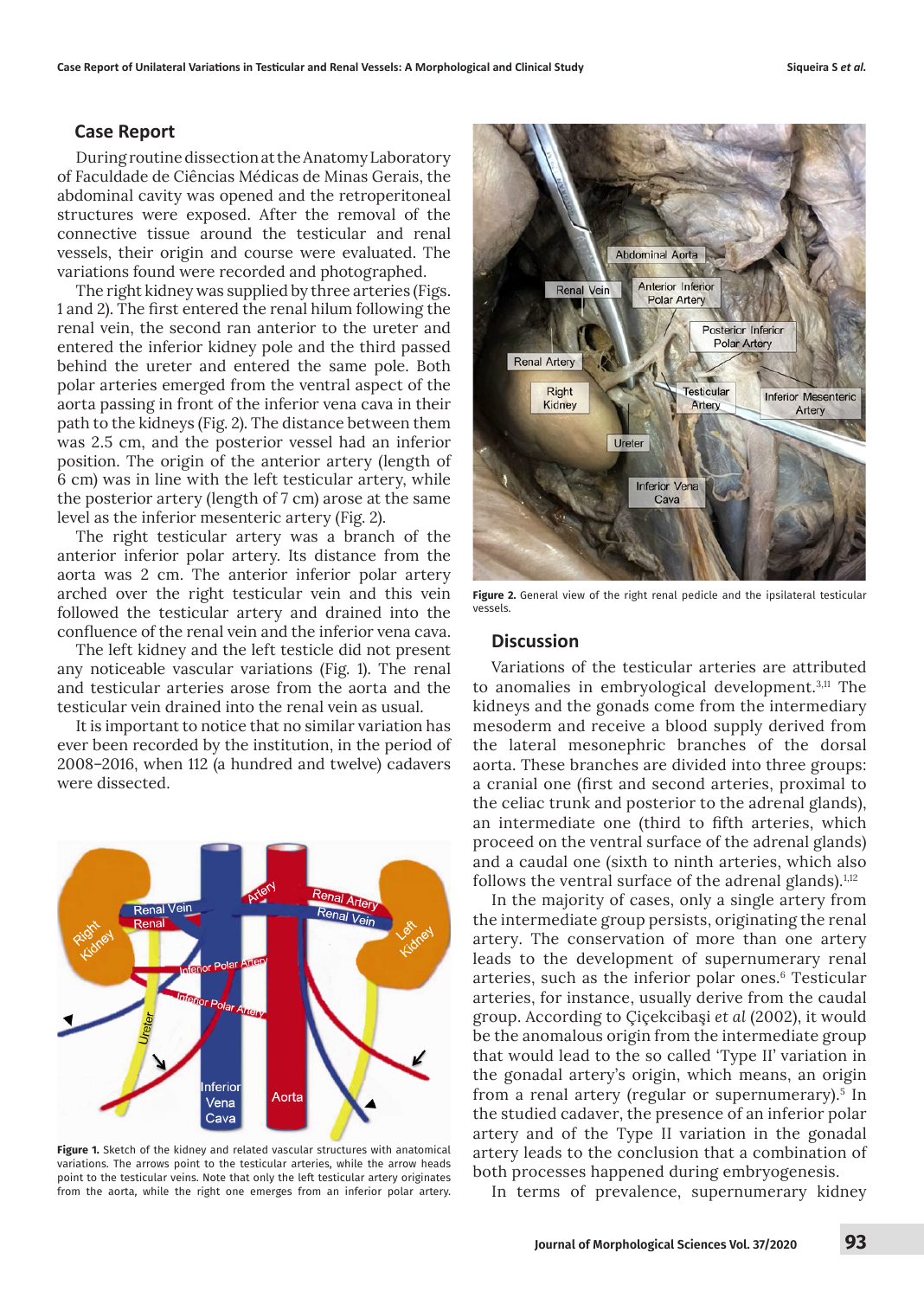arteries occur in 25 to 30% of the general population.<sup>13</sup> 30.76 to 47.3% arise from the aorta and 12.2 to 12.82% are branches of the renal arteries.14,15 Kornafel *et al* (2010) reported that out of 8 studies, 5 found a preponderance of these vessels on the left side and the others found the right side to be the dominant.16 Among the variations, the upper (superior) polar artery occurs in 4.3 to 7% of kidneys (3.3 to 7.5% percent of cases), while the inferior is found in 3 to 10.8% percent of kidneys or 10% of patients.16

Variations in the testicular arteries are less common, with rates ranging from 4.7 to 20%. Concerning the alternative origins of these vessels, Shoja *et al* (2007) described the main or accessory renal artery in 14% of the cases. In their study, the origin from an inferior polar artery, just as in the present case, was the most common finding  $(7\%)$ .<sup>17</sup> Petru *et al* (2007) found a higher prevalence, with 5/16 cases of origin from an accessory renal artery.2 Çiçekcibaşi *et al* (2002), meanwhile, reported only 5.5% of arteries with this origin, 2.2% on the right (same side as in the analyzed corpse) and 3.3% on the left side.<sup>5</sup>

Analyzing these numbers, it is possible to notice that, among the variations of the renal and testicular vessels, the most common pattern is of supernumerary renal arteries originating from the aorta and penetrating the lower pole of the left kidney, with testicular arteries originating from the inferior polar renal artery. Although the studied cadaver largely complies with this standard, it is possible to notice that the findings were on the right side and that there was not only one accessory renal artery, but two, with a pattern of distribution without any equivalent in other reports.

From a clinical point of view, the knowledge of these variations is extremely relevant. Inferior polar arteries that, like in the described cadaver, cross the ureteropelvic junction may compromise the urine flow and lead to hydronephrosis.<sup>10</sup> Furthermore, when these vessels arch over the testicular vein, as the anterior inferior polar artery of the present case, they may lead to varicocele and sterility or may be a cause of orthostatic albuminuria.<sup>11</sup>

Moreover, the presence of more than one renal artery makes the kidneys not recommended for transplant procedures owing to the difficulty in the realization of multiple anastomoses, the longer ischemic time and the higher rate of post-transplant renal failure (when inferior polar arteries are present, the failures are due to vascular thrombosis). $14,18$ 

In aortic surgery, dissection of the abdominal aorta can result in vascular injury of any accessory renal vessel that has not been identified. A troublesome bleeding may occur. The avulsion of an anomalous gonadal artery arising from the supernumerary renal artery is also possible.1

During renal and retroperitoneal procedures, it is also important to identify supernumerary renal arteries. Since they are terminal vessels, their accidental ligature can lead to ischemia and necrosis of the kidney area that they supply.15,19 In addition, when lower polar arteries are present they tend to give important arterial supply to the upper ureter, consequently any occlusion or inadvertent ligation can result in necrosis at the ureteropelvic junction.20

The presence of a gonadal artery originated from the inferior polar renal artery may lead to its injury during the percutaneous treatment of ureteropelvic junction obstruction. The injury of this artery is usually followed by major bleeding with the need of embolization. That is why in such cases the retroperitoneal approach may be a better option.<sup>2</sup>

Anomalous gonadal arteries also pose a danger during total or partial nephrectomies and renal transplants. As these vessels are the only vascular supply to the gonads, injury during renal procedures can cause testicular atrophy.6

For all this reasons, adequate preparation for any procedures regarding the renal hilum region is crucial. Therefore, radiologists and surgeons must be familiar with the possibility of variations such as the ones found in this study and arteriography or Doppler ultrasound must be performed before any intervention near or involving the renal hilum.

### **Conclusion**

Not many anatomical variations like the ones described in this study have been published, even though renal and testicular arteries anomalies have, in fact, been presented in the literature. The effects of this variation in vivo are not clear yet, albeit possible implications are predictable through the study of medical procedures and the anatomy related to them.

The anatomy of renal and testicular vessels is important in renal and testicular surgeries, as well as in any procedure near the renal hilum. It is also related to genitourinary pathologies such as hydronephrosis and sterility. The knowledge of variations such as the one detailed in this article is important to plan procedures and to correctly diagnose affections.

In this context, arteriography or Doppler ultrasound examination of the renal hilum, prior to any surgical procedure within the region is of real relevance.